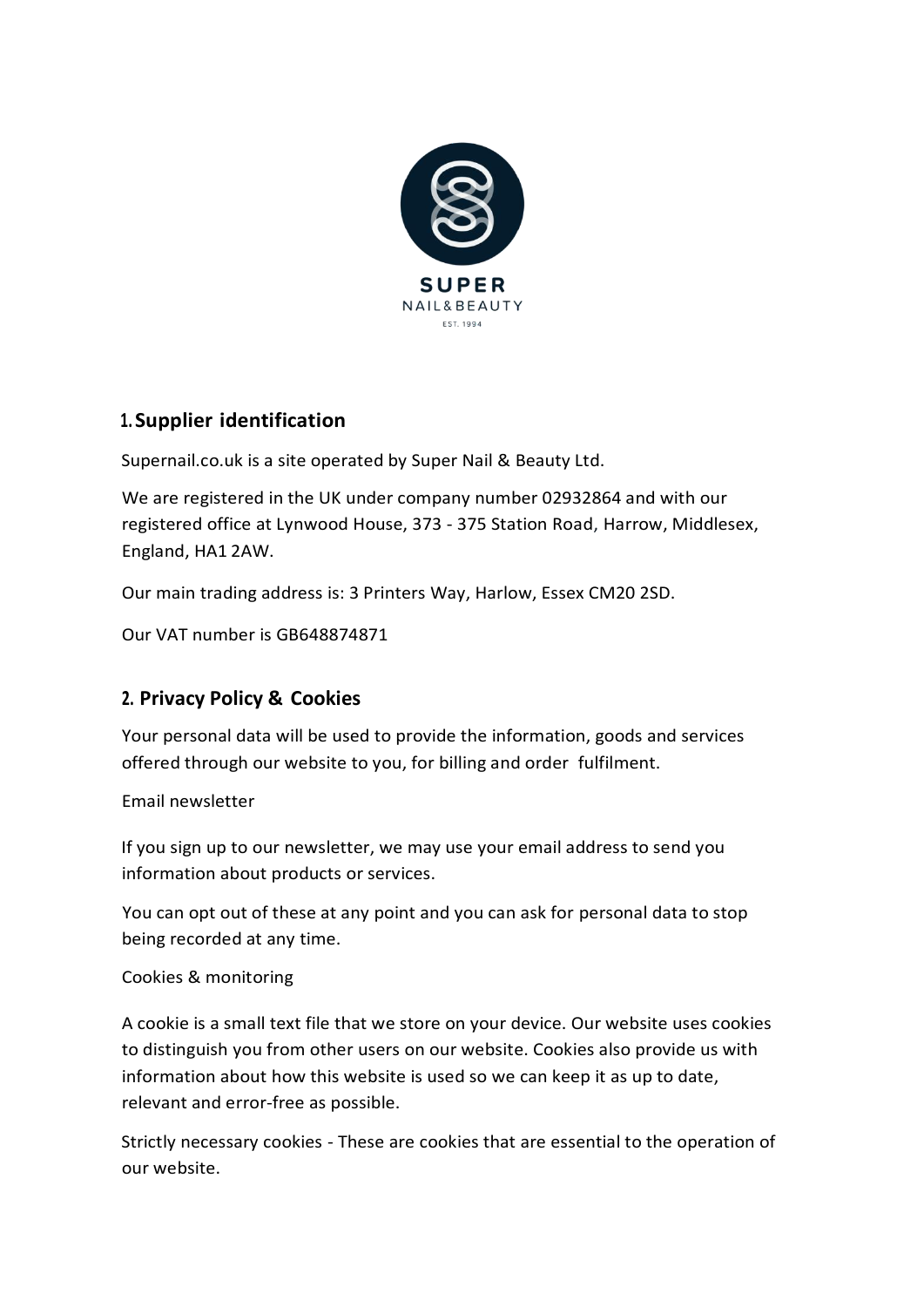Analytical/performance cookie - These cookies allow us to recognize and count the number of visitors to our website.

Functionality cookies - These cookies are used to recognize you when you return to our website.

Targeting Cookies - These cookies record your visit to our website, the pages you have visited and the links you have followed.

We may monitor traffic to our site and collect the following information

The IP address of your computer.

The referring website from which you have got to our website from. The reasons for this are: To make ongoing improvements to our website based on this data. To see our most popular sources of business.

Disclosure of personal data We may disclose your personal data: To other companies within our group. If we sell our business. To agents and service providers.

In cases where we are required by law to pass on information or if we believe action is necessary for fraud, cybercrime or to protect the website, rights, personal safety of person/s.

We may also disclose aggregate statistics about visitors to our website (customers and sales) in order to describe our services to prospective partners (advertisers, sponsors) and other reputable third parties and for other lawful purposes, but these statistics will include no personally identifiable information.

If you are concerned about your data, you have the right, subject to the payment of a small fee to request access to personal data which may hold or process about you.

## **3.Placing an order**

When you place an order, you should receive an acknowledgement e-mail confirming receipt of your order.

Your card will be debited on placing the order.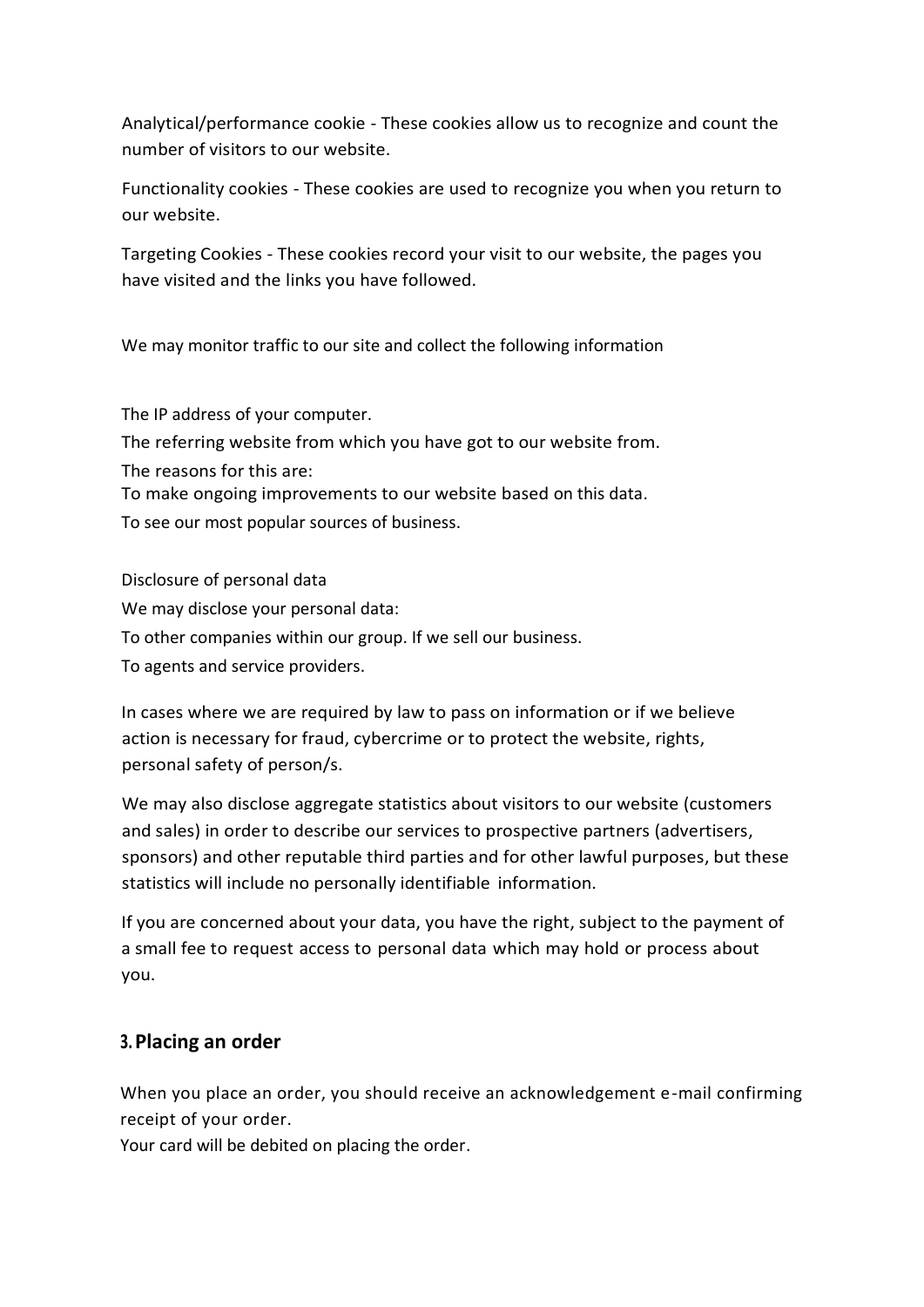## **4. Right to cancel**

All customers have the right to cancel their orders under the the Distance Selling Regulations which gives consumers extra protection when buying online. Specific legislation here that applies is regulation of The Distance Selling Regulations.

You have the right to cancel the purchase of a good without having to give a reason at any time within the "cooling off period" of seven working days, beginning on the day after you receive the goods.

If you are in possession of the goods you are under the duty to retain them and take reasonable care of them. You must send the goods back to us to our contact address at your own cost (unless we delivered the item to you in error or the item is damaged or defective) as soon as possible once you have cancelled the contract.

We reserve the right to make a charge not exceeding our direct costs of recovering the goods

if you do not return the goods or return them at our expense.

Once you have notified us that you wish to cancel the contract, any sum debited to us will be refunded to you as soon as possible and in any event within 30 days of your cancellation.

You will not have any right to cancel a purchase for the supply of any of the following goods:

for the supply of goods, the price of which is dependent on fluctuations in the financial market which cannot be controlled by the retailer.

for the supply of goods made to your specifications or clearly personalized or which by reason of their nature cannot be returned or are liable to deteriorate or expire rapidly.

# **5. Notices**

All notices you send us must be sent to the contact details on this site [www.supernail.co.uk. W](http://www.supernail.co.uk/)e may give notice to you at either the email or postal address you provide to us when making a purchase. (Notice will be deemed received and properly served 24 hours after an email is sent or three days after the date of posting of any letter.) In providing the service of any notice, it will be sufficient to prove, in the case of a letter, that the letter was properly addressed, stamped and placed in the post and, in the case of an email that the email was sent to the specified email address of the addressees.

# **6. Conclusion**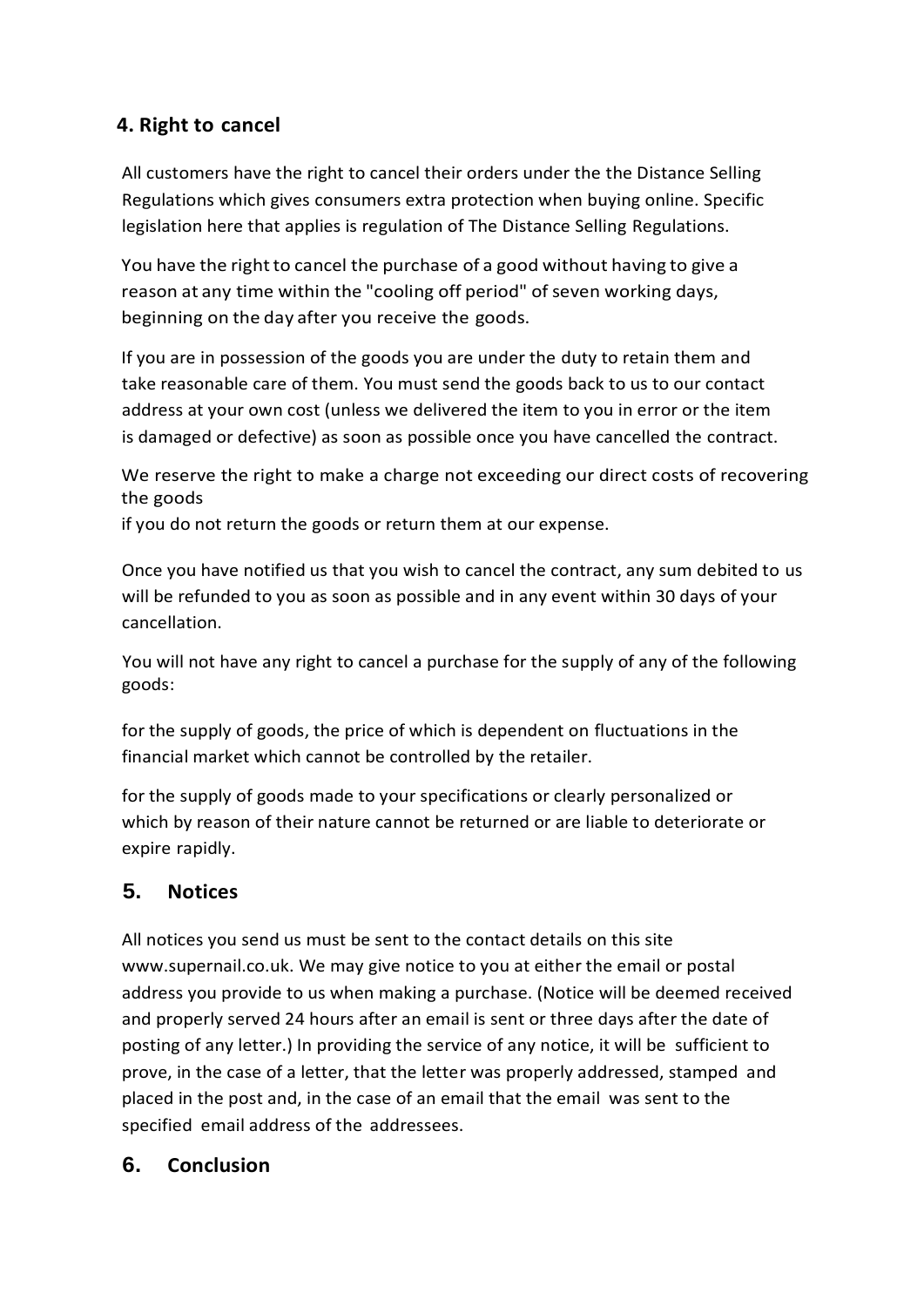These terms are governed by English law. Any contract for the purchase of goods from this site and any dispute or claim arising out of or in connection with any such contract will be governed by English law. You and we both agree that the courts of England and Wales will have non-exclusive jurisdiction. However, if you are a resident in Northern Ireland you may also bring proceedings in Northern Ireland, and if you are a resident in Scotland you may also bring proceedings in Scotland.